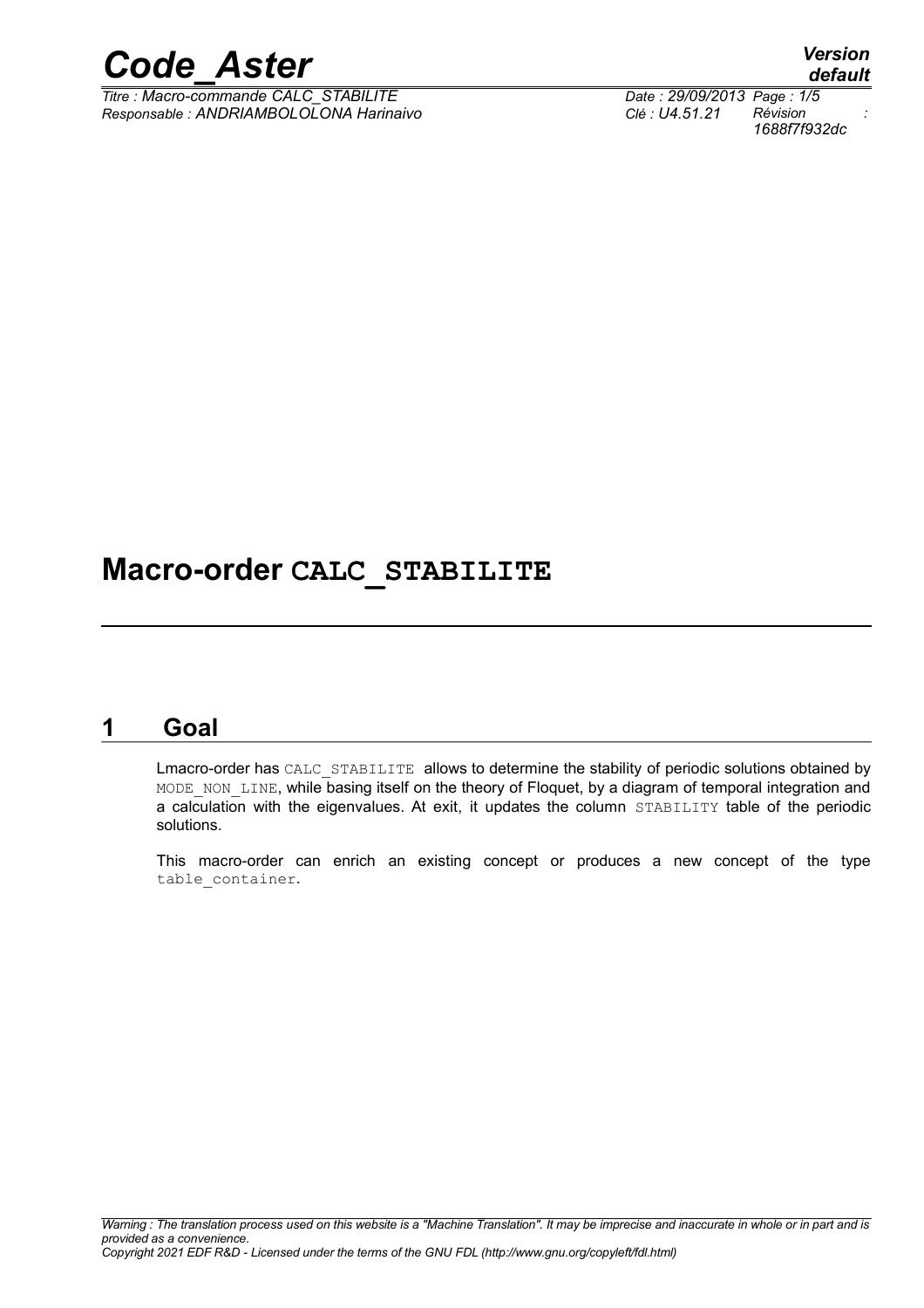# **Code Aster**

Titre : Macro-commande CALC\_STABILITE Responsable : ANDRIAMBOLOLONA Harinaivo

Clé : U4.51.21 Révision 1688f7f932dc

Date: 29/09/2013 Page: 2/5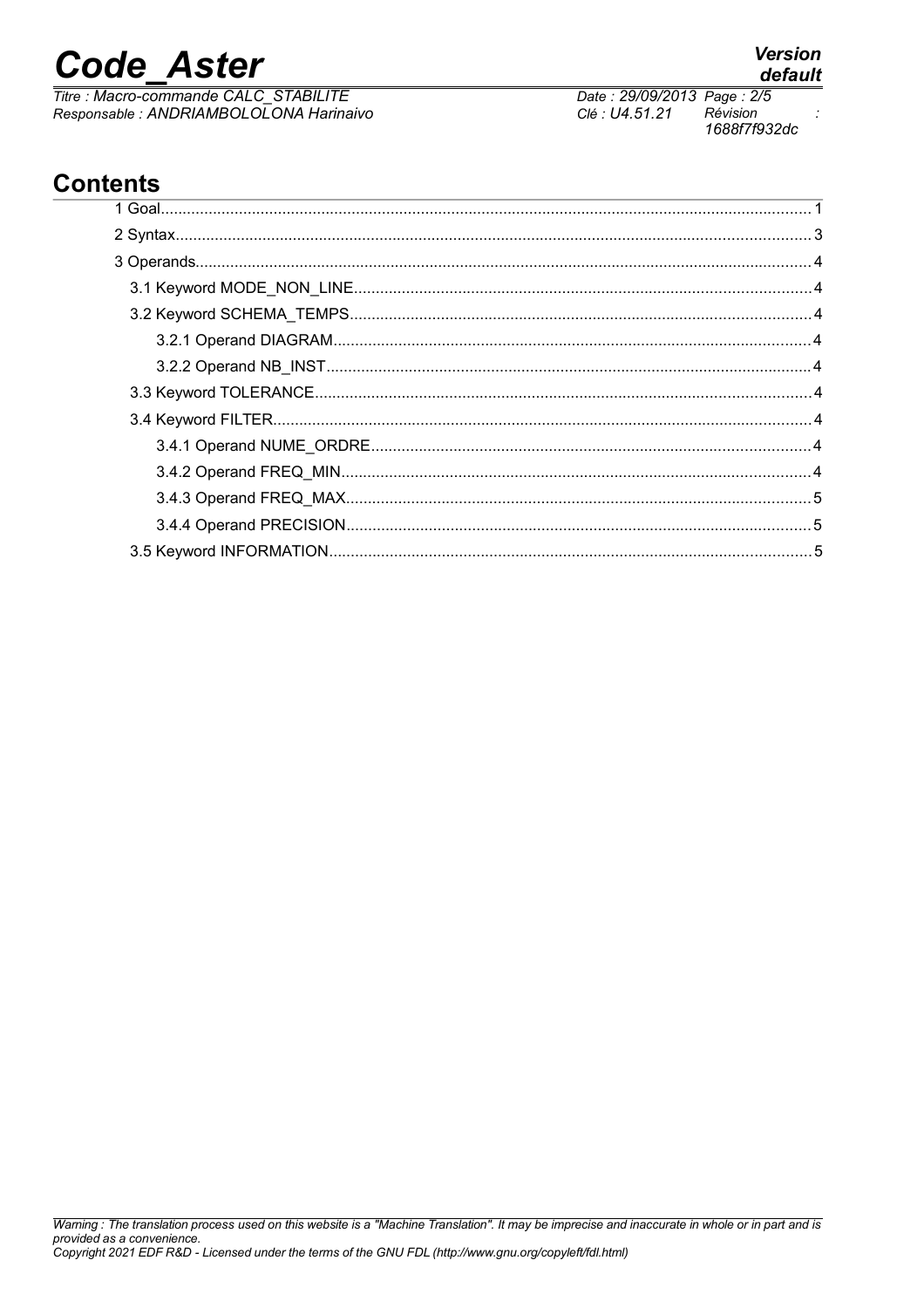# *Code\_Aster Version*

*Titre : Macro-commande CALC\_STABILITE Date : 29/09/2013 Page : 3/5 Responsable : ANDRIAMBOLOLONA Harinaivo Clé : U4.51.21 Révision :*

*1688f7f932dc*

## **2 Syntax**

|                                                        | ♦ | resu out [table container] = CALC STABILITE (<br>$reuse = resu out,$ |                      |                                                                                                           |                   |
|--------------------------------------------------------|---|----------------------------------------------------------------------|----------------------|-----------------------------------------------------------------------------------------------------------|-------------------|
|                                                        | ٠ | MODE NON LINE = $resu$ in,                                           |                      |                                                                                                           | [table container] |
|                                                        | ♦ | $SCHEMA_TEMPS = F ($                                                 |                      | $\Diamond$ DIAGRAM = 'NEWMARK', [DEFECT]                                                                  |                   |
| # Keywords only associated with the diagram 'NEWMARK': |   |                                                                      |                      | $\Diamond$ NB INST = $/1000$ , [DEFECT]<br>/nbinst, [R]<br>$\,$ ,                                         |                   |
|                                                        | ♦ | TOLERANCE                                                            | $= /1.E-2,$<br>/tol, |                                                                                                           | [DEFECT]<br>[R]   |
| # If keywords 'FREQ MIN' present:                      | ♦ | FILTER                                                               | $=$ $\mathbb{F}$ (   | $\bullet$ /NUME ORDRE = num ordr, [I]<br>/ FREQ MIN = freq min, $[R]$                                     |                   |
|                                                        |   |                                                                      |                      | $\blacklozenge$ FREQ MAX = freq max, [R]<br>$\Diamond$ PRECISION = $/1.E-3$ , [R]<br>/prec, [R]<br>$\,$ , |                   |
|                                                        | ♦ | INFORMATION                                                          | $/2$ ,               | $=$ $/1$ ,                                                                                                | [DEFECT]          |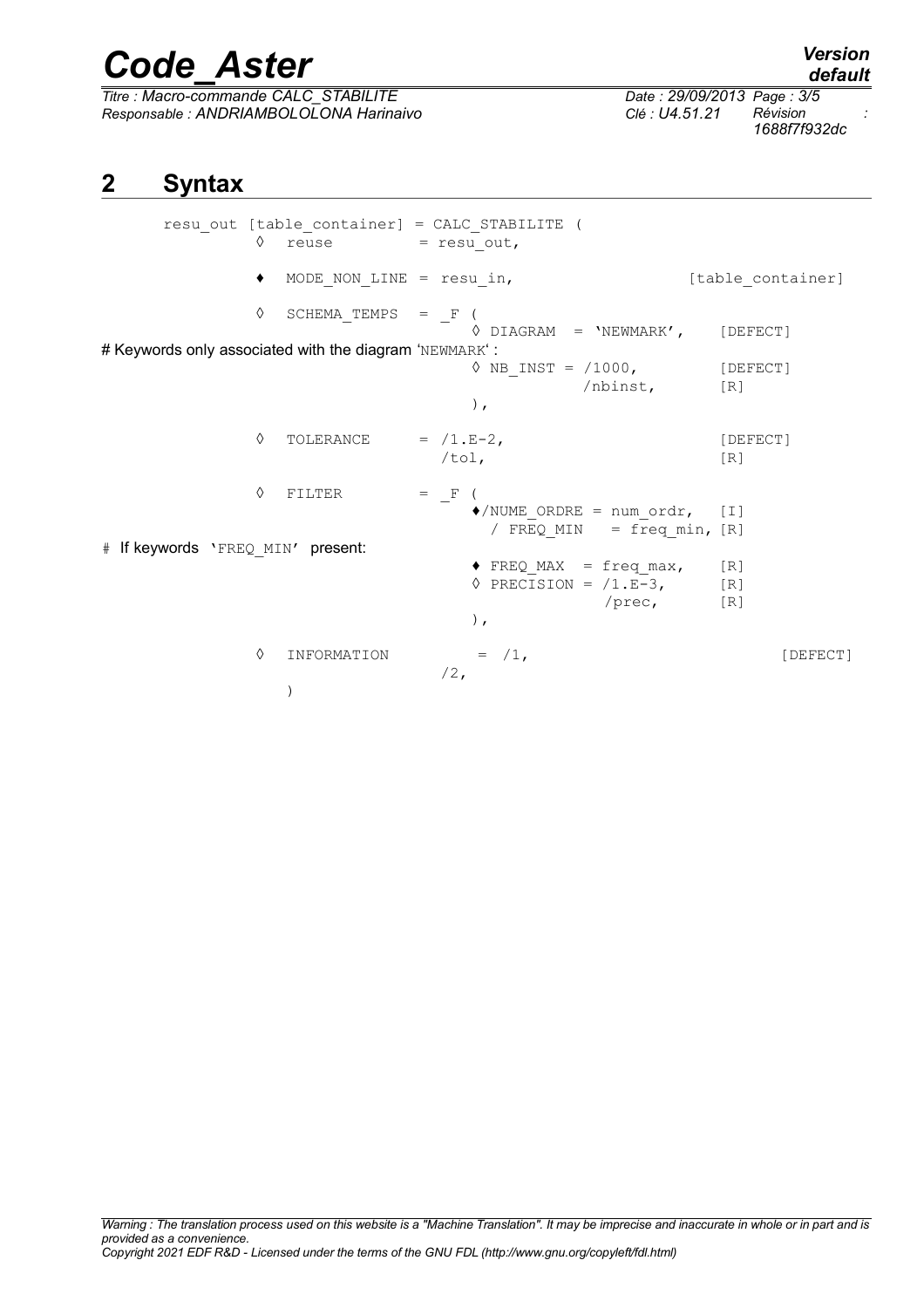# *Code\_Aster Version*

*Titre : Macro-commande CALC\_STABILITE Date : 29/09/2013 Page : 4/5 Responsable : ANDRIAMBOLOLONA Harinaivo Clé : U4.51.21 Révision :*

### **3 Operands**

#### **3.1 Keyword MODE\_NON\_LINE**

♦ MODE\_NON\_LINE

Concept of the type table container resulting from a calculation with the operator MODE NON LINE.

#### **3.2 Keyword SCHEMA\_TEMPS**

#### SCHEMA TEMPS

Under this keyword factor, one can inform a diagram of integration with, possibly, its parameters. The diagrams available are to be declared under the operand DIAGRAM.

#### **3.2.1 Operand DIAGRAM**

#### ◊ DIAGRAM = 'NEWMARK'

Choice of the algorithm of temporal integration. For the moment, only the diagram of Newmark is possible. It is an Schéma of implicit temporal integration allowing the solution of ordinary differential equation linear. It is the diagram by default.

#### **3.2.2 Operand NB\_INST**

#### ◊ NB\_INST

The resolution is carried out over one period of a given periodic solution. The value nbinst allows to define the discretization for the resolution. The more the number of ddls is raised, the more nbinst must be large. By default  $n$ binst = 1000.

#### **3.3 Keyword TOLERANCE**

◊ TOLERANCE

tol is the value of control on the error of the coefficients of Floquet γ*<sup>i</sup>* , which makes it possible to rule on the stability of the periodic solution. If  $\forall i$ ,  $|\gamma_i|>(1+t_0i)$  then the periodic solution is unstable if not it is stable.

#### **3.4 Keyword FILTER**

◊ FILTER

Filter the periodic solutions on which the calculation of stability will be carried out. By default, the calculation of stability is carried out on all the periodic solutions of  $r$ esu in.

#### **3.4.1 Operand NUME\_ORDRE**

#### ◊ NUME\_ORDRE

This keyword makes it possible to calculate the stability on a list of sequence number. The keyword is not valid if the keyword FREQ MIN is present.

#### **3.4.2 Operand FREQ\_MIN**

#### ◊ FREQ\_MIN

This keyword makes it possible to define the lower limit of the beach of frequency  $\lceil \text{freq min} \rceil$  $f$ req max]. Stability is calculated if the frequency of the periodic solution is in this beach of frequency. The keyword is not valid if the keyword NUME\_ORDRE is present.